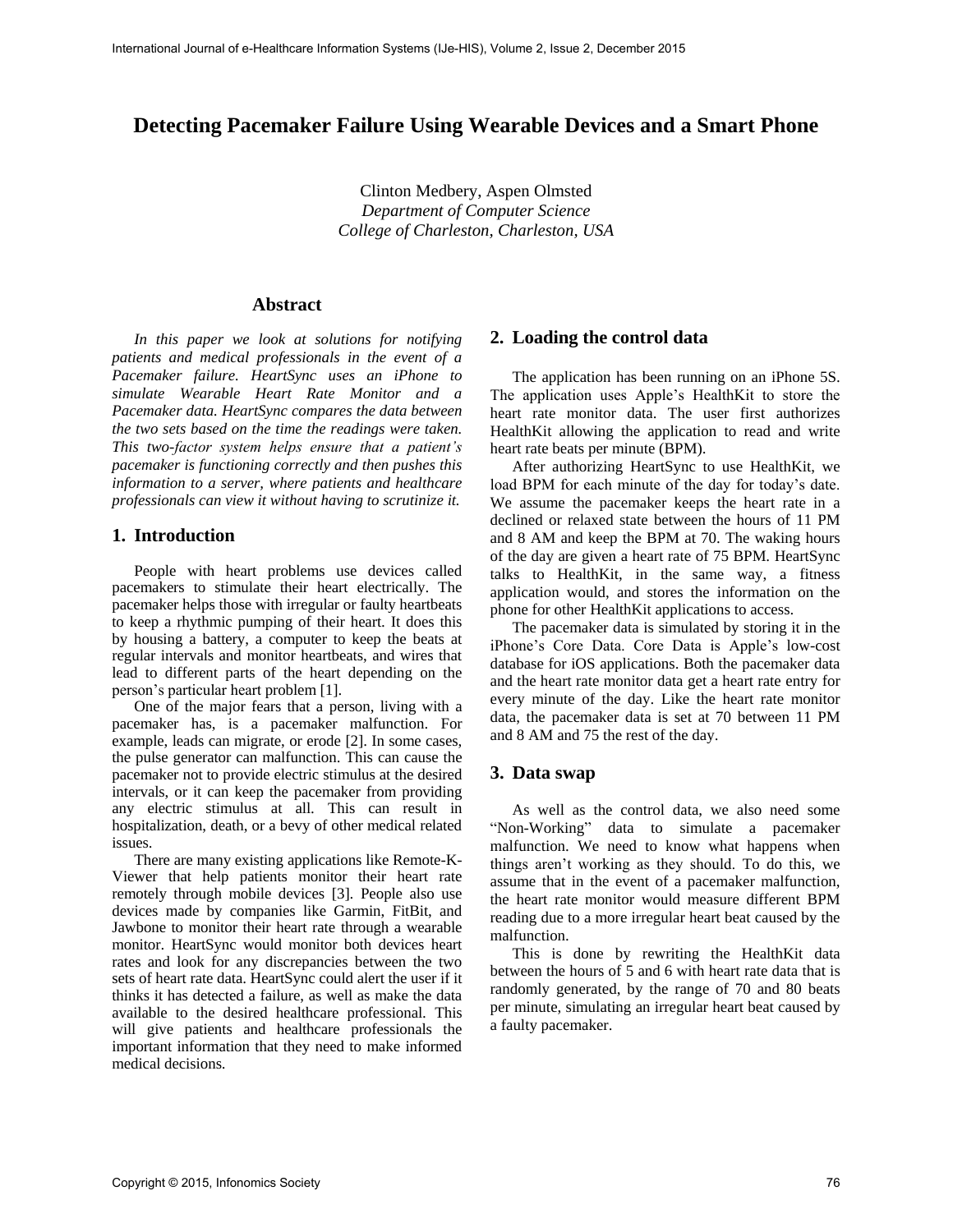# **4. Data sync**

After the data is loaded, we are left with a day's worth of sample heart rate monitor and pacemaker data. Our objective is to look at each BPM reading for each minute of the day and compare the two data points for any discrepancies. If the two BPM readings match, we create a new record that marks the reading as a matching record and eliminates the redundant records. Any readings that do not match are added to the array after checking the readings minute by minute.

After the readings are put through the data sync algorithm, we are left with an array or heart reading objects that have three enum flags from the three possible results of being put through the algorithm. The record could be a heart rate monitor reading, a pacemaker reading, or a reading from both. If the pacemaker and heart rate monitor are working correctly then, every reading in the array will be flagged to represent the fact that the reading came from both locations. We will know there is a discrepancy if the array contains objects or readings from either the heart rate monitor, the pacemaker, or a mix of both. When the data sync function is not on, HeartSync doesn't compare the sets of data and just loads an object for each reading into an array. The user will not be alerted to any discrepancy.

HeartSync leaves us with four possible sets of data. One scenario is that the pacemaker is working, and we have a set of data with the data sync and one without. The other scenario is that the pacemaker is not working, and once again we have a set of data with the data sync and without.

# **5. Preliminary results**

*DATA SET 1 "Working" Data without Data Sync:*  The first data set we tested used the sets of data where all the BPMs matched, simulating a working pacemaker. We did not run the data synchronization algorithm on this set of data. The outcome was that although the points match visually, we are essentially left with two sets of redundant data.



*DATA SET 2 "Working" Data with Data Sync:* The second data set consists of the data where the pacemaker is working. The data is run through the data sync algorithm. The results are that the redundant data is eliminated. The new BPM readings are marked as matching both the heart rate monitor and the pacemaker.



Figure 2. "Working" Data after using data sync algorithm. Since there are no discrepancies, all data is merged into one set

*DATA SET 3* "*Non-Working" Data without Data Sync:*  We have now switched out the heart rate monitor data, so there are random discrepancies between 5 and 6 PM. We once again load the data into a set without using the algorithm.



Figure 3. "Non-Working" Data without Data Sync algorithm. We can see the varying heart beats in this chart. However, all the data is being captured

*DATA SET 4 "Non-Working" Data with Data Sync:*  The final set of data is the where HeartSync gets its main purpose. Here we are looking at a scenario where the pacemaker has failed, and a user is potentially using the app to find fault in their pacemaker. The data is merged where it matches, and the non-matching data is flagged.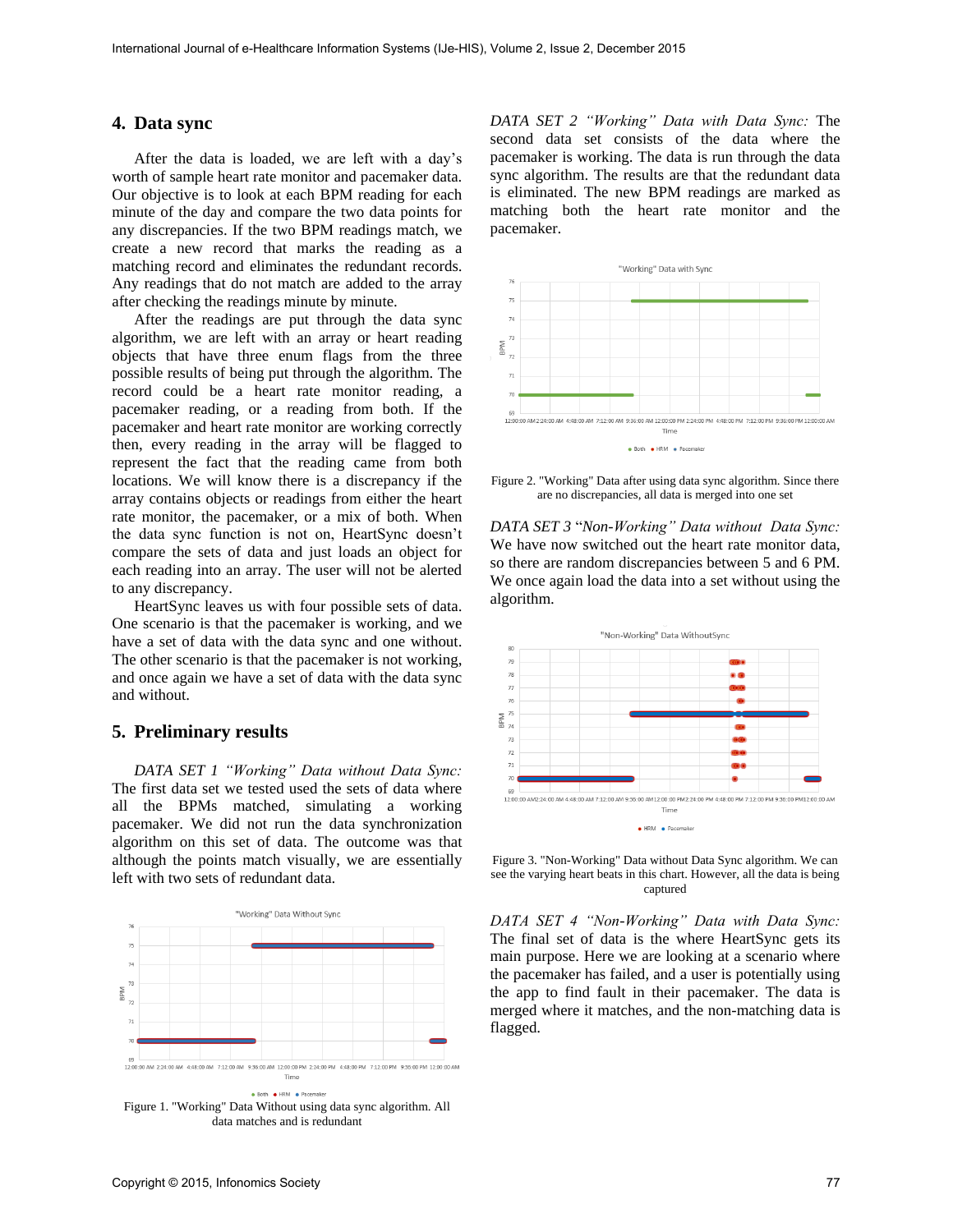

Figure 4. "Non-Working" Data with data sync algorithm. This data set leaves us with three sets of flagged data

# **6. Viewing and sharing the results**

One of the problems that healthcare professionals face is the lack of access to the numerous points of health data that is tracked by users [4]. Although many health care professionals might have access to the pacemaker readings, they wouldn't have access to consumer wearable devices.

After HeartSync gathers and extrapolates the data, the user will be alerted if there are any extraneous readings, meaning a possible pacemaker failure.

HeartSync can then POST the data to a.NET RESTful API to that is made available to store heart beat data in a Microsoft SQL server.

Without the data sync, doctors or healthcare professionals would have to examine the data, looking for any possible data discrepancies that might arise. This would be costly, and HeartSync eliminates these unnecessary steps for these professionals. Without the API, they might not receive the data at all.

# **7. Potential issues and solutions**

One of the issues with HeartSync is that it only checks for exact matches in the heart rate. If there is any difference at all in the heart rate, then the data will be flagged as being possibly problematic. We could create a simple algorithm to provide the program more affordance in determining any issues of the heart rate. For example, we could allow the heart rate monitor reading to be within a few beats of the pacemaker reading. However, is this providing us with a better alert system? And what if we get a new device? HeartSync would need a solution more robust to ensure that its users remain healthy.

More than likely, each device will have it's variance in the accuracy of the heart rate monitor readings. This leaves us a few options moving forward in trying to make sure that HeartSync doesn't produce any false

alarms or even worse, not alerting the patient to a possible pacemaker failure.

One of the solutions is, to properly test each of the devices that HeartSync supports. Devices like the FitBit, Apple Watch and Jawbone could be tested in different situations such as a person being active, sleeping, or idle and we could come up with the proper amount of deviation for each device. When a person starts up HeartSync, the application could then detect, or ask for the device being used and then set the algorithm to allow for however many heartbeats it needs to account for the discrepancy. The problem with this solution is that the numbers will constantly have to be updated as new models are released. Also, sometimes the variances might differ depending on the user. For example, a user with hairy arms or excessive weight might get a different reading than others users wearing the same device. It would potentially become a cat and mouse game for the developers.

Another solution would be to provide HeartSync users with some server side functions that would allow HeartSync to make more intelligent decisions about the validity of the heart rate data coming from iOS. A server side application can store all of your heart rate data for you and analyze that data to make sure that your pacemaker is performing correctly. Instead of looking for exact matches heartbeat for a heartbeat, the server side application could look for disturbing trends that could signify a pacemaker problem. For example, what if we had an average variance of 4 heart beats a minute for 6 months and an average variance of 8 beats per minutes a week following that time interval? We could assume that there is an error with either the pacemaker or the monitor and once again alert the user to a possible conflict.

#### **8. Conclusions**

In this paper, we propose a method for patients with a pacemaker to test the functionality of their equipment on the go. Patients will receive an early alert to a pacemaker malfunction as well be able to push this data to a remote server where doctors and healthcare professionals can view heart rate data that it is pertinent to them, and make informed decisions about a patient's health. We also talked about the possible problems with the current iteration of HeartSync. We also put forward some possible solutions to this problem like server side machine learning to account for data variances in wearable heart rate monitors.

#### **9. References**

[1] How Does a Pacemaker Work? - NHLBI, NIH: 2015.https://www.nhlbi.nih.gov/health/health-topics/ topics/pace/howdoes. Accessed: 2015- 08- 18.